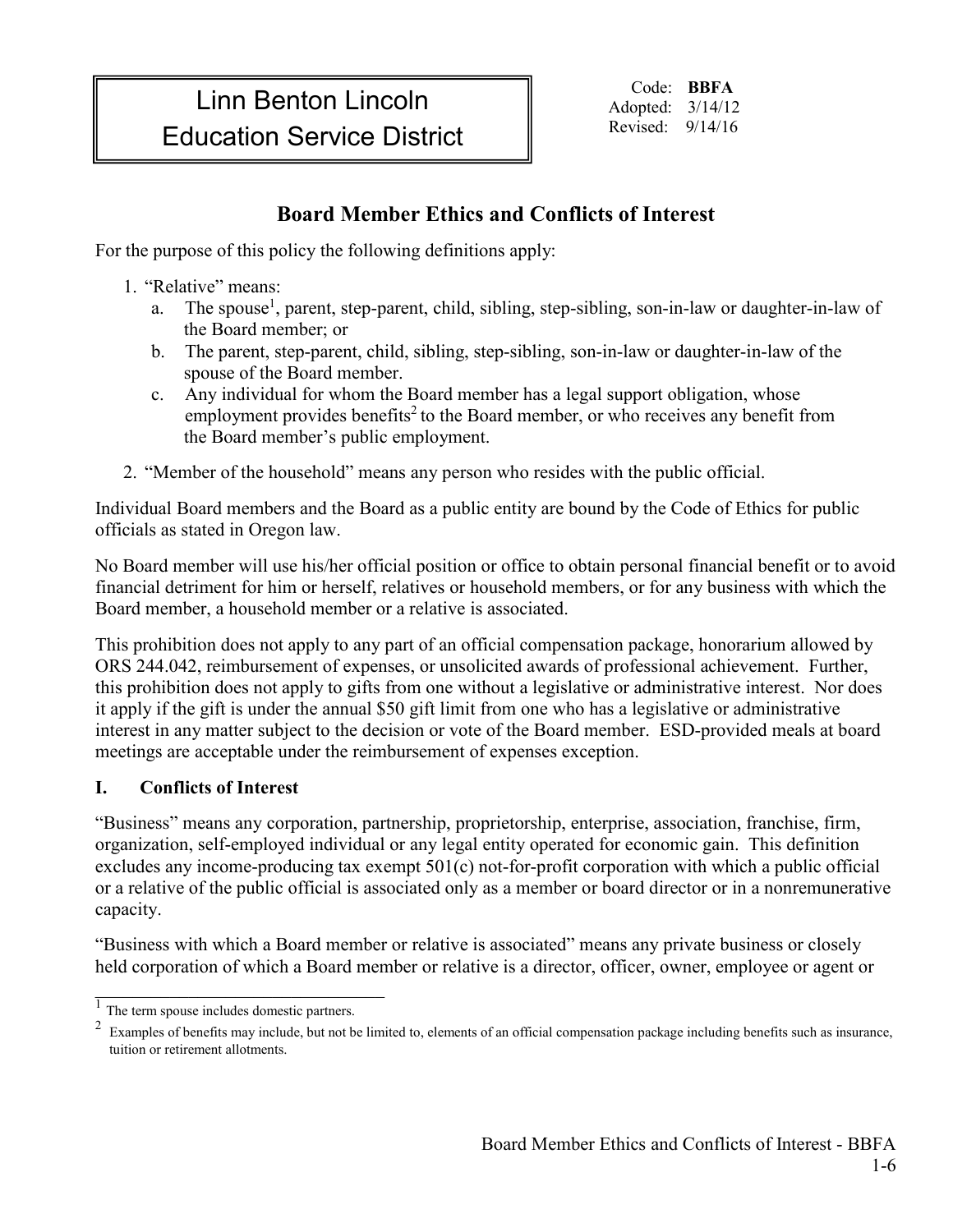any private business or closely held corporation in which a Board member or relative owns or has owned stock, another form of equity interest, stock options or debt instruments worth \$1,000 or more at any point in the preceding year; any publicly held corporation in which a Board member or relative owns or has owned \$100,000 or more in stock or another form of equity interest, stock options or debt instruments at any point in the preceding calendar year; or any publicly held corporation of which a Board member or relative is a director or officer.

No Board member will solicit or receive, either directly or indirectly, any pledge or promise of future employment based on any understanding that the Board member's vote, official action or judgment would be thereby influenced.

No Board member will attempt to use or use for personal gain any confidential information gained through his/her official position or association with the ESD. A Board member will respect individuals' privacy rights when dealing with confidential information gained through association with the ESD.

If a Board member participates in the authorization of a public contract, the Board member may not have a direct beneficial financial interest in that public contract for two years after the date the contract was authorized.

# **Potential Conflict of Interest**

"Potential conflict of interest" means any action or any decision or recommendation by a Board member that could result in a financial benefit or detriment for self or relatives or for a business with which the Board member or relatives are associated, unless otherwise provided by law.

A Board member must publicly declare a potential conflict of interest. A Board member may, after declaring his/her potential conflict of interest, either vote or abstain on the issue. Abstaining from a vote does not meet the legal requirement of publicly stating a potential conflict.

# **Actual Conflict of Interest**

"Actual conflict of interest" means any action or any decision or recommendation taken by a Board member that would result in a financial benefit or detriment to self or relatives or for any business with which the Board member or relatives are associated, unless otherwise provided by law.

A Board member must publicly declare an actual conflict of interest. The Board member may not vote lawfully if an actual conflict of interest exists unless a vote is needed to meet a minimum requirement of votes to take official action. Such a vote does not allow the Board member to participate in any discussion or debate on the issue out of which an actual conflict arises.

# **Class Exception**

It will not be a conflict of interest if the Board member's action would affect to the same degree a class consisting of all inhabitants of the state, or a smaller class consisting of an industry, occupation or other group including one of which or in which the person, or the person's relative or business with which the person or the person's relative is associated, is a member or is engaged. For example, if a Board member's spouse is a member of the collective bargaining unit, the Board member may vote to approve the contract, as it will affect all members of that class to the same degree. However, if the collective bargaining unit is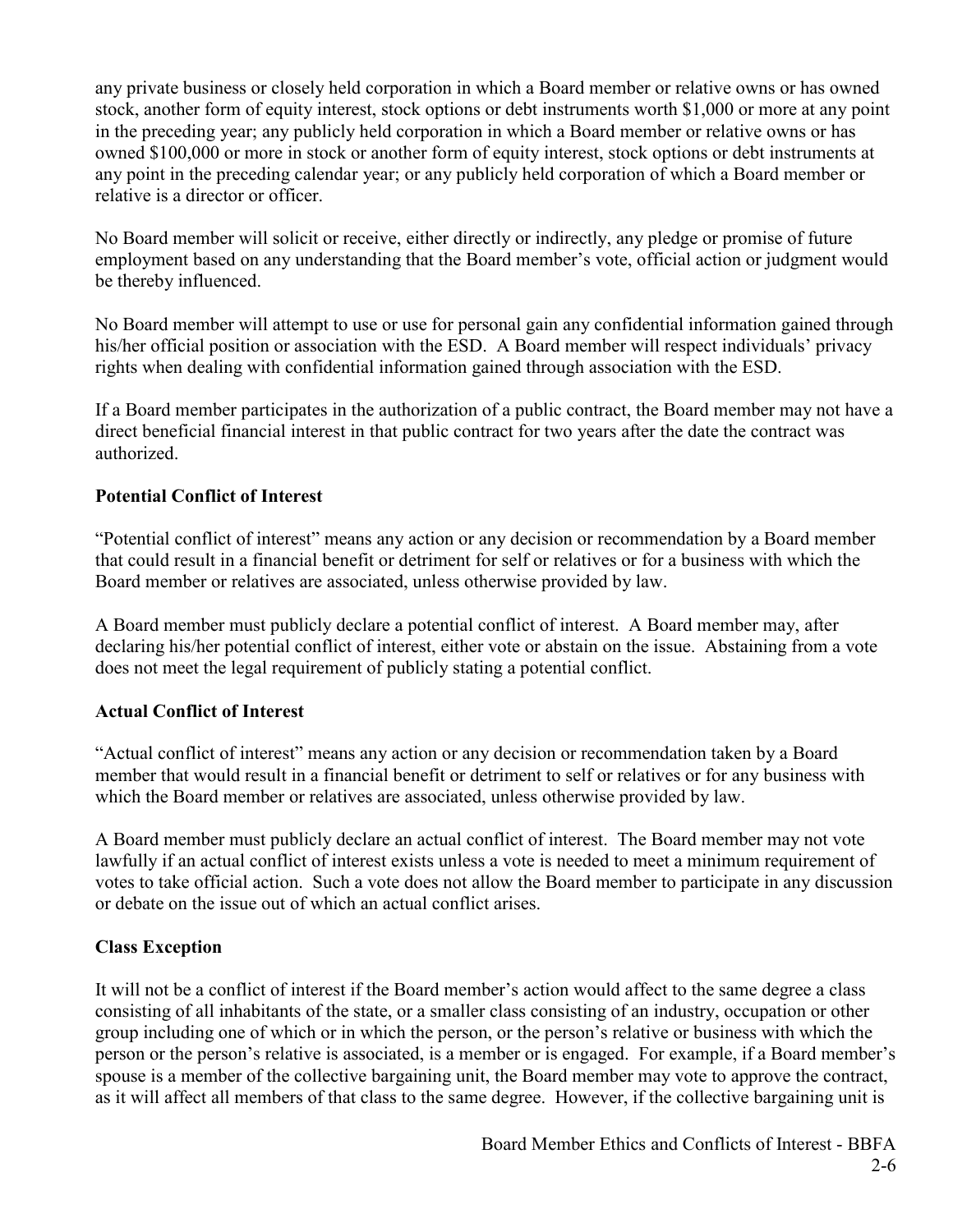very small, the class exception may not apply. Similarly, if the contract contains special provisions that might apply only to particular persons, then the class exception may not apply. For example, if a Board member's spouse is the only one in the bargaining unit that has a doctorate and there is a pay differential for the employees with doctorates in the collective bargaining agreement, the Board member should not vote on the contract.

# **II. Gifts**

Board members are public officials and therefore will not solicit or accept a gift or gifts with an aggregate value in excess of \$50 from any single source in a calendar year that has a legislative or administrative interest in any matter subject to the decision or vote of the Board member. All gift related provisions apply to the Board member, their relatives, and members of their household. The \$50 gift limit applies separately to the Board member and to the Board member's relatives or members of household, meaning that the Board member, each member of their household and relative can accept up to \$50 each from the same source/gift giver. "Gift" means something of economic value given to a Board member without valuable consideration of equivalent value, which is not extended to others who are not public officials on the same terms and conditions.

# **Determining the Source of Gifts**

Board members should not accept gifts in any amount without obtaining information from the gift giver as to who is the source of the gift. It is the Board member's personal responsibility to ensure that no single source provides gifts exceeding an aggregate value of \$50 in a calendar year, if the source has a legislative or administrative interest in any matter subject to the decision or vote of the Board member. If the giver does not have a legislative or administrative interest, the ethics rules on gifts do not apply and the Board member need not keep track of it, although they are advised to do so anyway in case of a later dispute.

#### **Determining Legislative and Administrative Interest**

A legislative or administrative interest means an economic interest distinct from that of the general public, in any action subject to the decision or vote of a person acting in the capacity of a Board member. For example, everyone within a county has a general interest in the fire department, but the person who sells the uniforms to the fire department has a legislative or administrative interest in the fire department that is distinct from the general public.

#### **Determining the Value of Gifts**

The fair market value of the merchandise, goods, or services received will be used to determine benefit or value.

"Fair market value" is the dollar amount goods or services would bring if offered for sale by a person who desired, but was not obligated, to sell and purchased by one who is willing, but not obligated, to buy. Any portion of the price that was donated to charity, however, does not count toward the fair market value of the gift if the Board member does not claim the charitable contribution on personal tax returns. Below are acceptable ways to calculate the fair market value of a gift:

1. In calculating the per person cost at receptions or meals the payor of the Board member's admission or meal will include all costs other than any amount donated to a charity.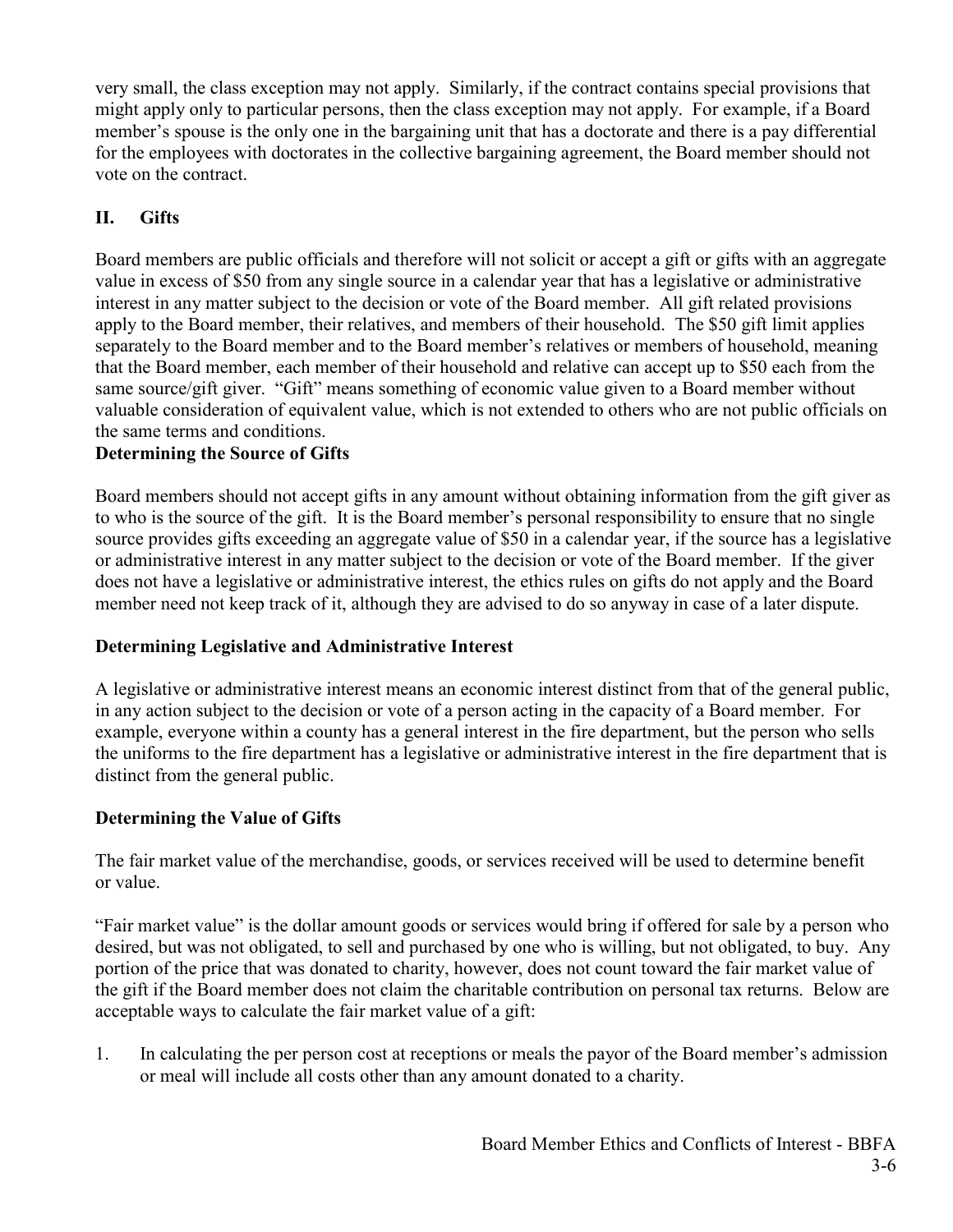For example, a person with a legislative or administrative interest buys a table for a charitable dinner at \$100 per person. If the cost of the meal was \$25 and the amount donated to charity was \$75, the benefit conferred on the Board member is \$25. This example requires that the Board member does not claim the charitable contribution on personal tax returns;

- 2. For receptions and meals with multiple attendees, but with no price established to attend, the source of the Board member's meal or reception will use reasonable methods to determine the per person value or benefit conferred. The following examples are deemed reasonable methods of calculating value or benefit conferred:
	- a. The source divides the amount spent on food, beverage and other costs (other than charitable contributions) by the number of persons whom the payor reasonably expects to attend the reception or dinner;
	- b. The source divides the amount spent on food, beverage and other costs (other than charitable contributions) by the number of persons who actually attend the reception or dinner; or
	- c. The source calculates the actual amount spent on the Board member.
- 3. Upon request by the Board member, the source will give notice of the value of the merchandise, goods, or services received;
- 4. Attendance at receptions where the food or beverage is provided as an incidental part of the reception is permitted without regard to the fair market value of the food and beverage provided.

# **Value of Unsolicited Tokens or Awards: Resale value**

Board members may accept unsolicited tokens or awards that are engraved or are otherwise personalized items. Such items are deemed to have a resale value under \$25 (even if the personalized item cost the source more than \$50), unless the personalized item is made from gold or some other valuable material that would have value over \$25 as a raw material.

# **Entertainment**

Board members may not solicit or accept any gifts of entertainment over \$50 in value from any single source in a calendar year that has a legislative or administrative interest in any matter subject to the decision or vote of the Board member unless:

- 1. The entertainment is incidental to the main purpose of another event (i.e. a band playing at a reception). Entertainment that involves personal participation is not incidental to another event (such as a golf tournament at a conference); or
- 2. The Board member is acting in their official capacity for a ceremonial purpose.

Entertainment is ceremonial when a Board member appears at an entertainment event for a "ceremonial purpose" at the invitation of the source of the entertainment who requests the presence of the Board member at a special occasion associated with the entertainment. Examples of an appearance by a Board member at an entertainment event for a ceremonial purpose include throwing the first pitch at a baseball game, appearing in a parade and ribbon cutting for an opening ceremony.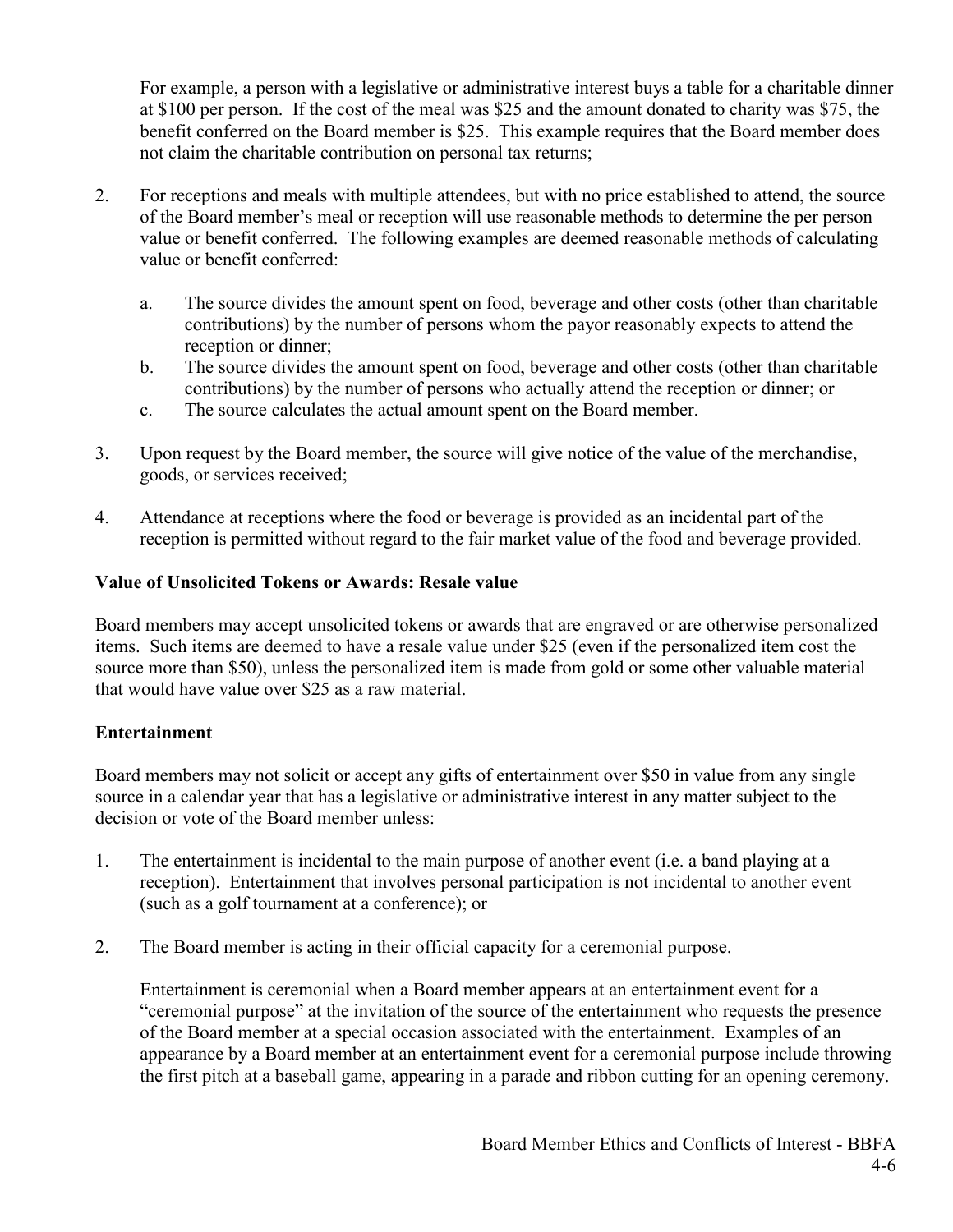# **Exceptions**

The following are exceptions to the ethics rules on gifts.

- 3. Campaign contributions are not considered gifts under the ethics rules.
- 4. Gifts from "relatives" and "members of the household" to the Board member are permitted in an unlimited amount; they are not considered gifts under the ethics rules.
- 5. Informational or program material, publications, or subscriptions related to the recipient's performance of official duties.
- 6. Contributions made to a legal expense trust fund if certain requirements are met.
- 7. Food, lodging, and travel generally count toward the \$50 aggregate amount per year from a single source with a legislative or administrative interest, with the following exceptions:
	- a. Organized Planned Events. Board members are permitted to accept payment for travel conducted in the Board member's official capacity, for certain limited purposes:
		- (1) Reasonable expenses (i.e., food, lodging, travel, fees) for attendance at a convention, fact-finding mission or trip, or other meeting do not count toward the \$50 aggregate amount IF:
			- (a) The Board member is scheduled to deliver a speech, make a presentation, participate on a panel, or represent the ESD; and
				- i) The giver is a unit of a:
					- a) Federal, state, or local government;
					- b) An Oregon or federally recognized Native American Tribe; OR
					- c) Non-profit corporation.
			- (b) The Board member is representing the ESD:
				- i) On an officially sanctioned trade-promotion or fact-finding mission; OR
				- ii) Officially designated negotiations or economic development activities *where receipt of the expenses is approved in advance by the Board.*
		- (2) The purpose of this exception is to allow Board members to attend organized, planned events and engage with the members of organizations by speaking or answering questions, participating in panel discussions or otherwise formally discussing matters in their official capacity. This exception to the gift definition does not authorize private meals where the participants engage in discussion.
- 8. Food or beverage, consumed at a reception, meal, or meeting IF held by an organization and IF the Board member is representing the ESD. Again, this exception does not authorize private meals where the participants engage in discussion.